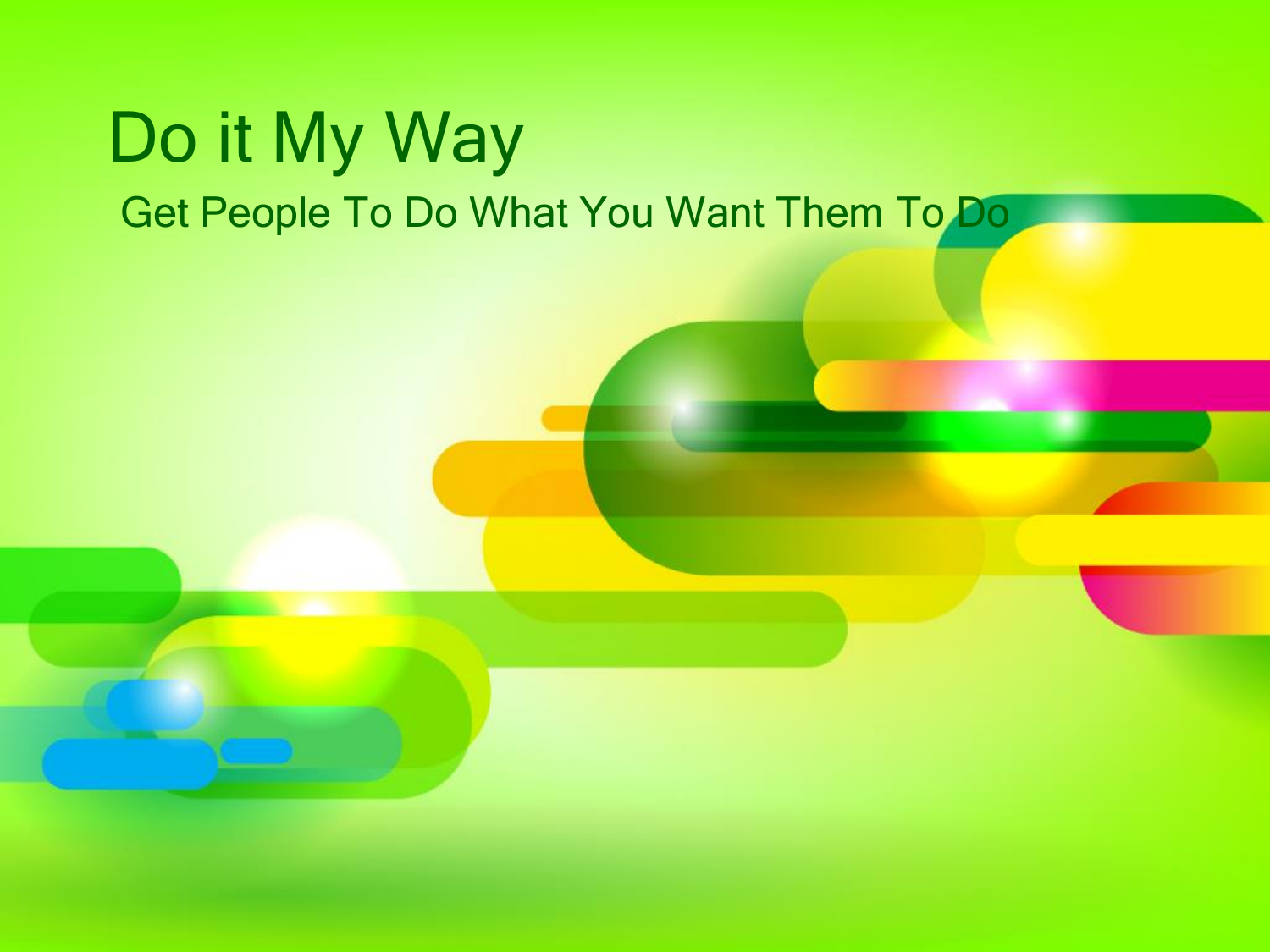### Forcing Your Will

*He who wants to persuade should put their trust not in the right argument, but in the right word.*

The Power of Purpose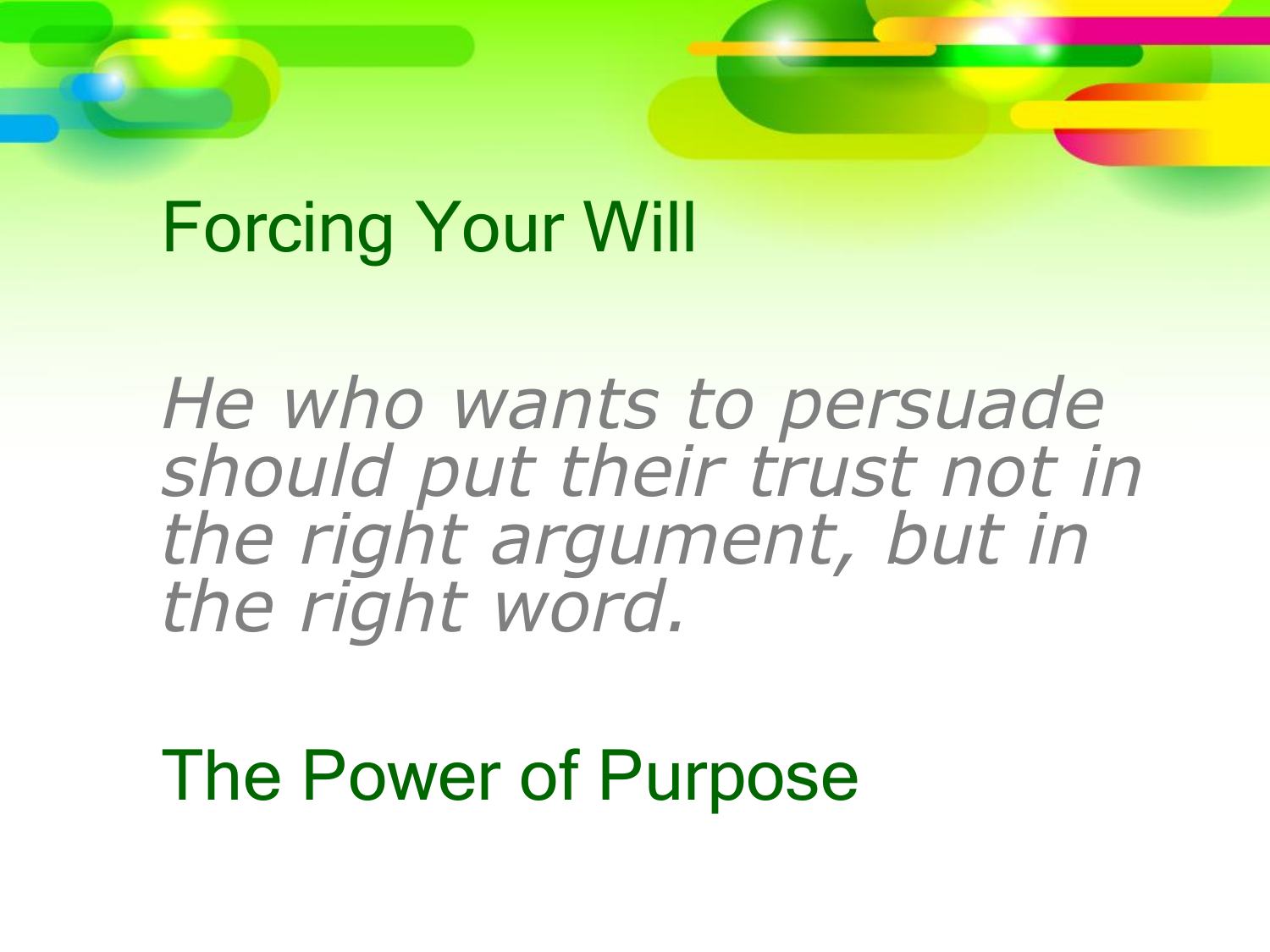## POWER of Persuasion vs. FORCE

 **Sometimes people don't l… Sometimes your good idea… Your employees learn to understand your v….not just ob… Your business becomes one with a future that is determined by r…, rather than au You make fewer e…**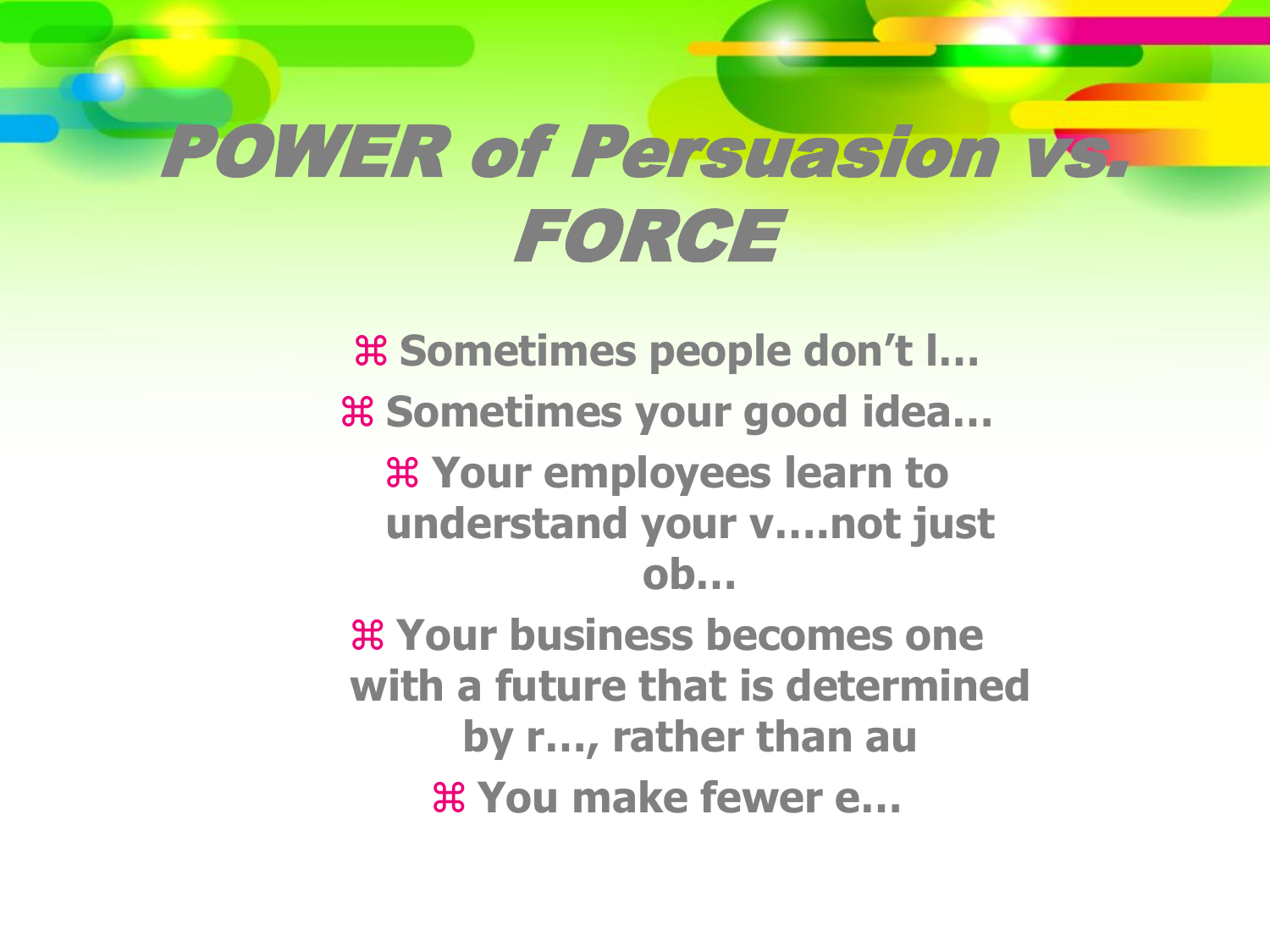# 3 checks and then … ATTITUDE STRATEGIES

#### The road to success is always under construction!

**Success** Motivation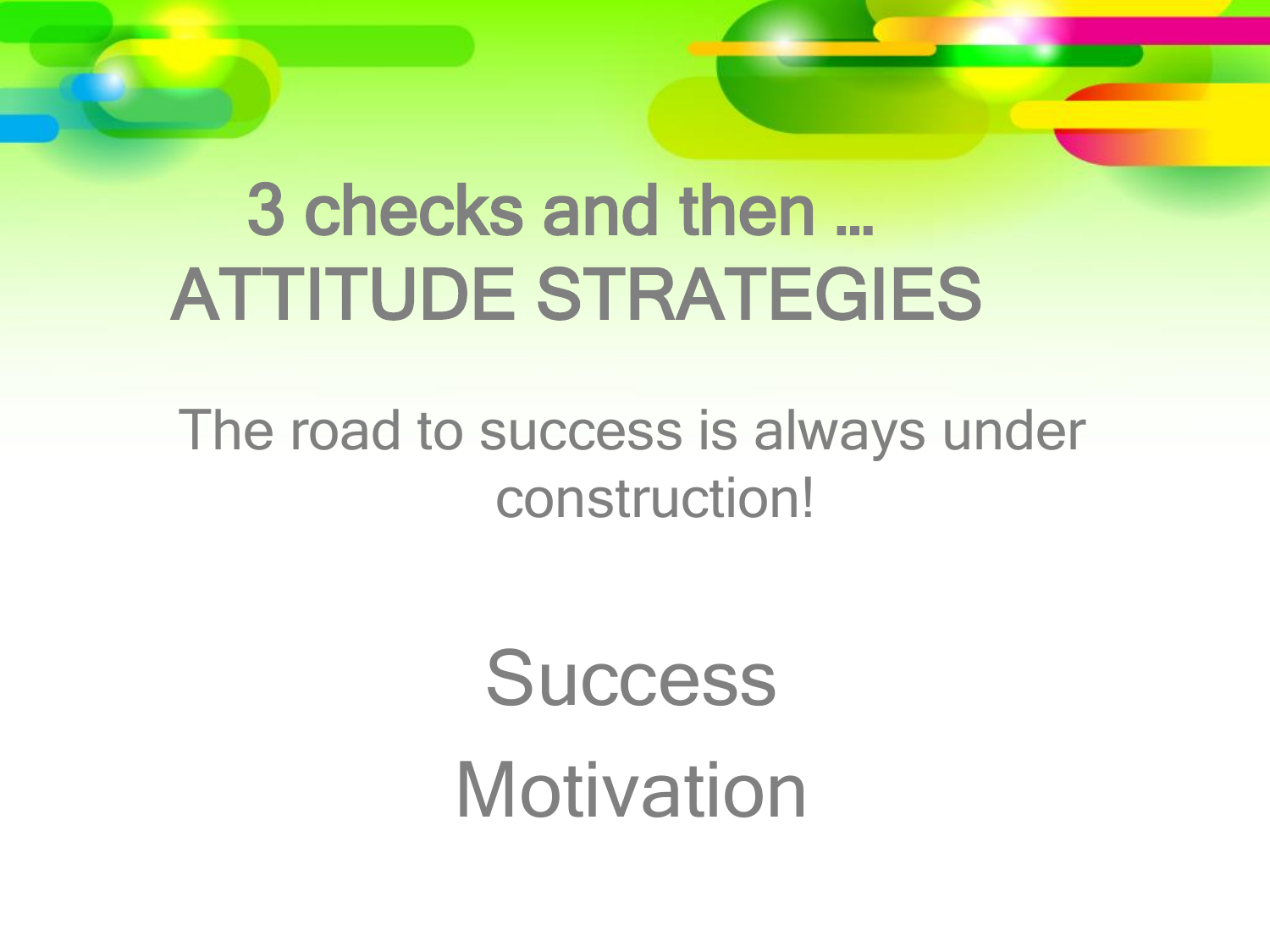# Success / Motivation

#### **Success Directed = = MotivationGoal Action**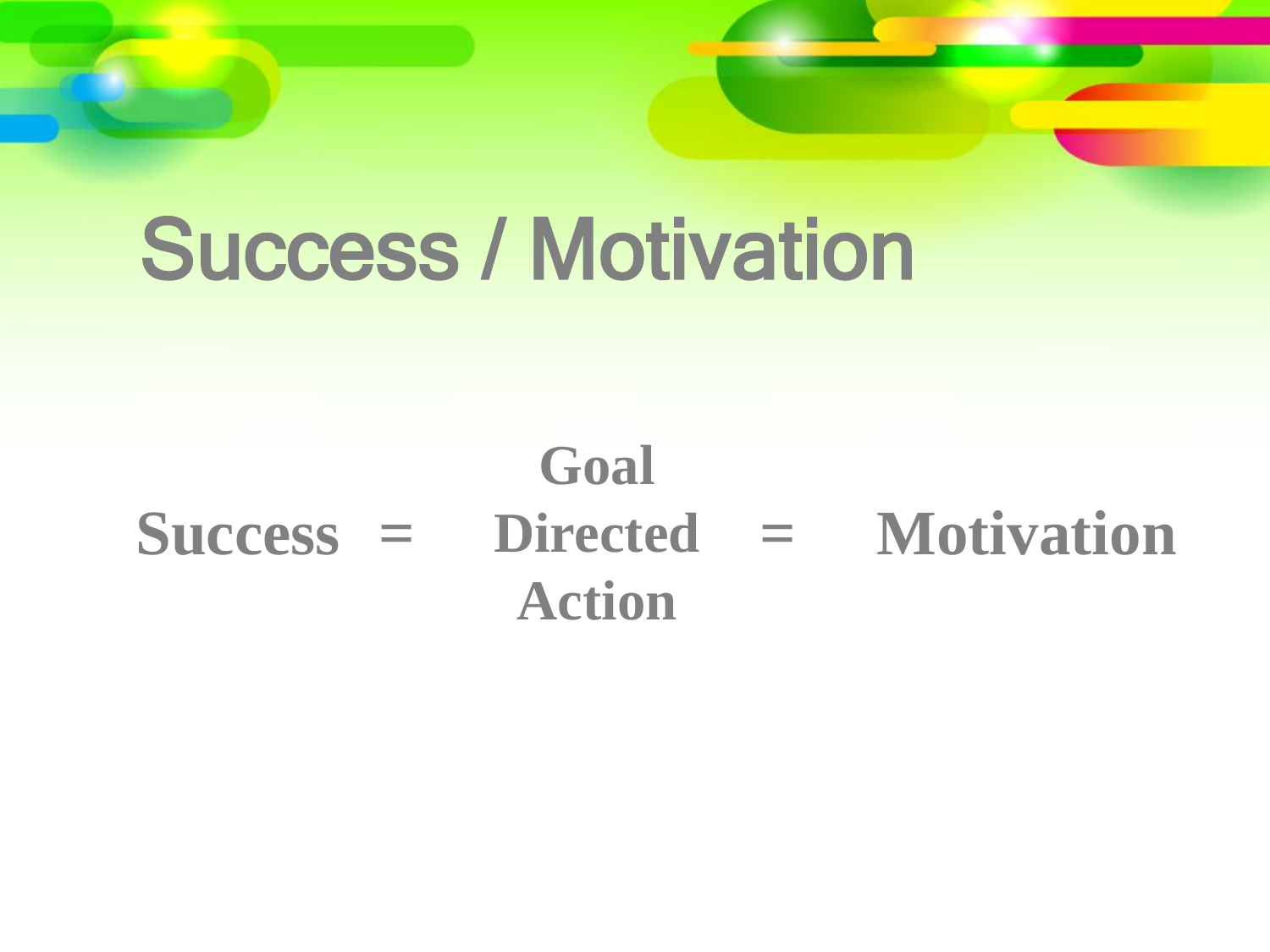

# MOTIV<sup>e</sup>

AcTION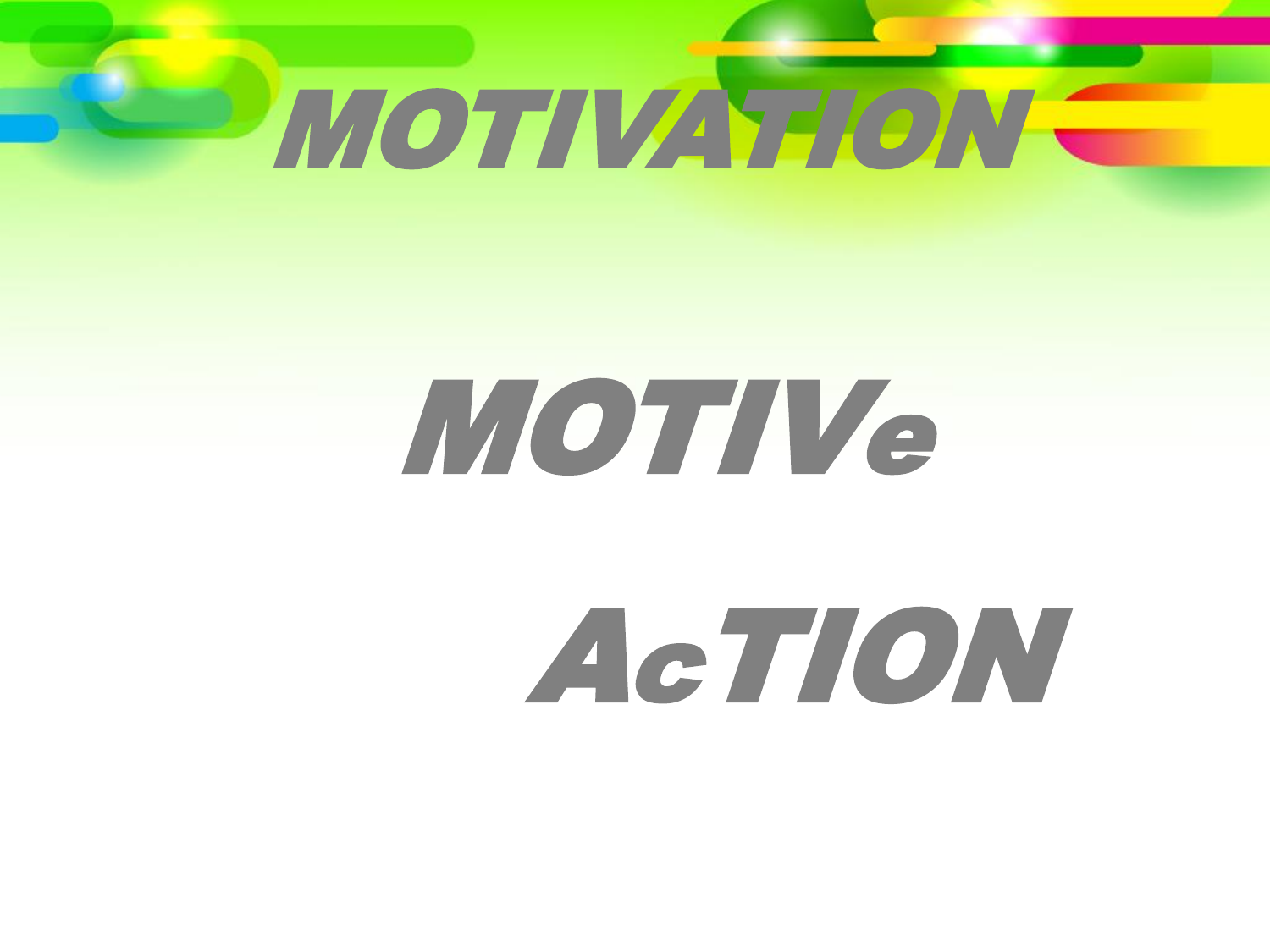

#### **Fear Force Temporary**

#### **Incentive Reward Temporary**

#### **Attitude Change Permanent**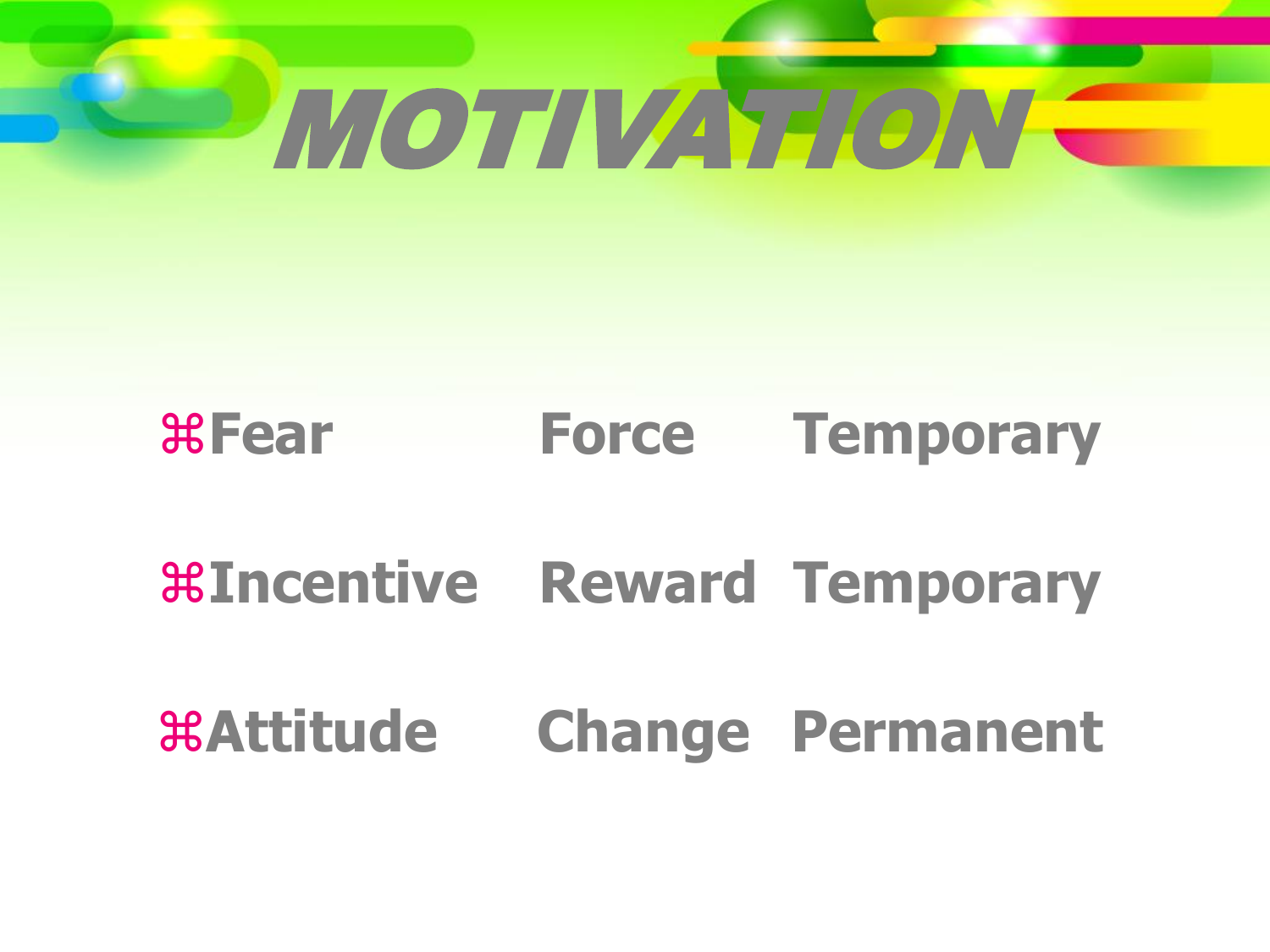# Formula for SUCCESS

**Success Results Behavior Attitudes Conditioning Spaced Repetition**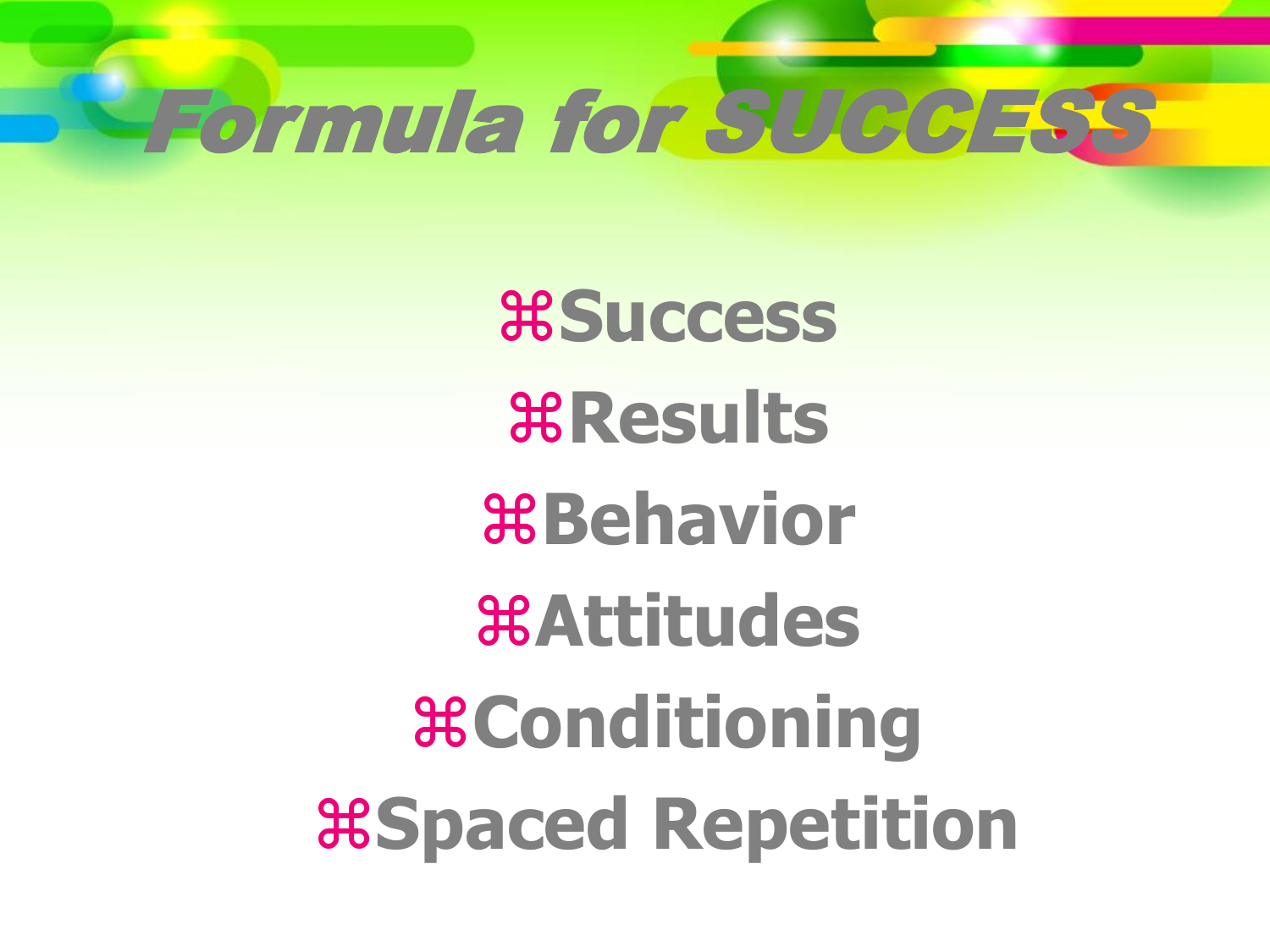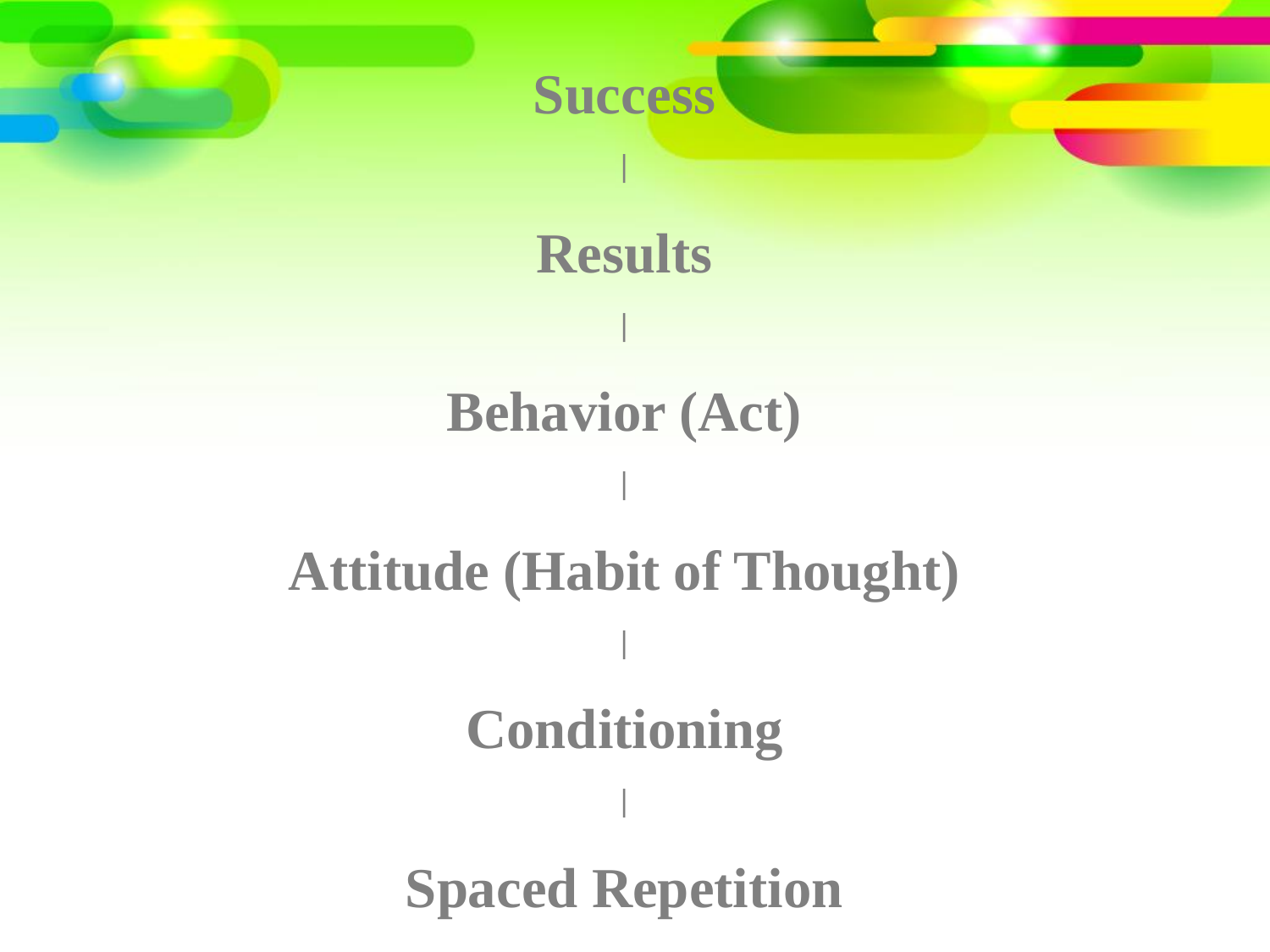# Powerful, simple technique for imparting purpose

# **High Pay Off Activities**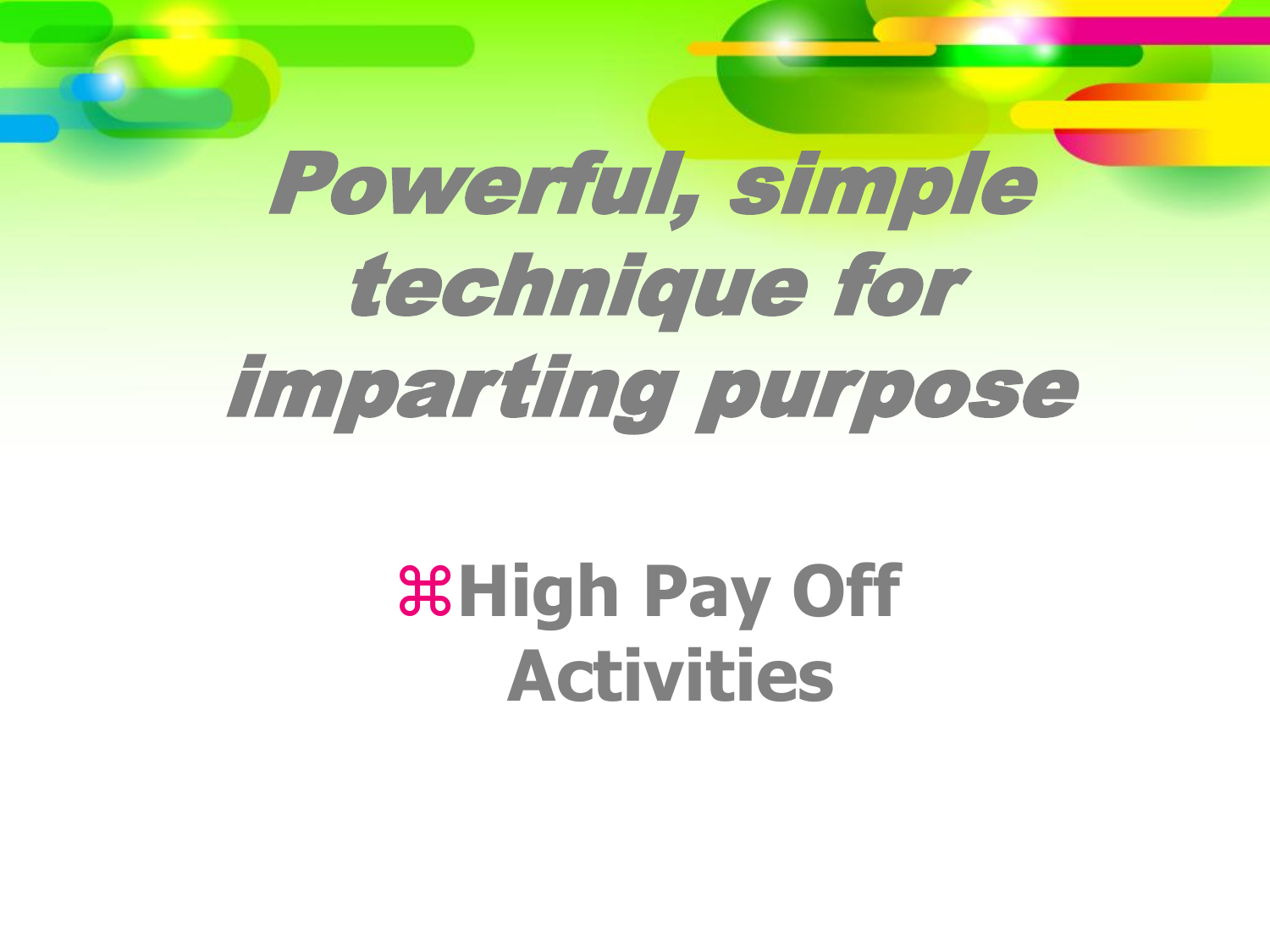#### **Motivation Strategies**

- **Impart and inspire the vision**
- **Tie work to the overall importance of the organization**
	- **Conduct Skip Level meetings**
- **Reassign, or remove negative workers and ineffective management and non-producers**
	- **Eliminate favoritism or those who show it**
		- **Have an open format blog for Q &A**
			- **Take a team approach for solving problems.**
				- **Do Motivational Plans**
					- **Ride-up**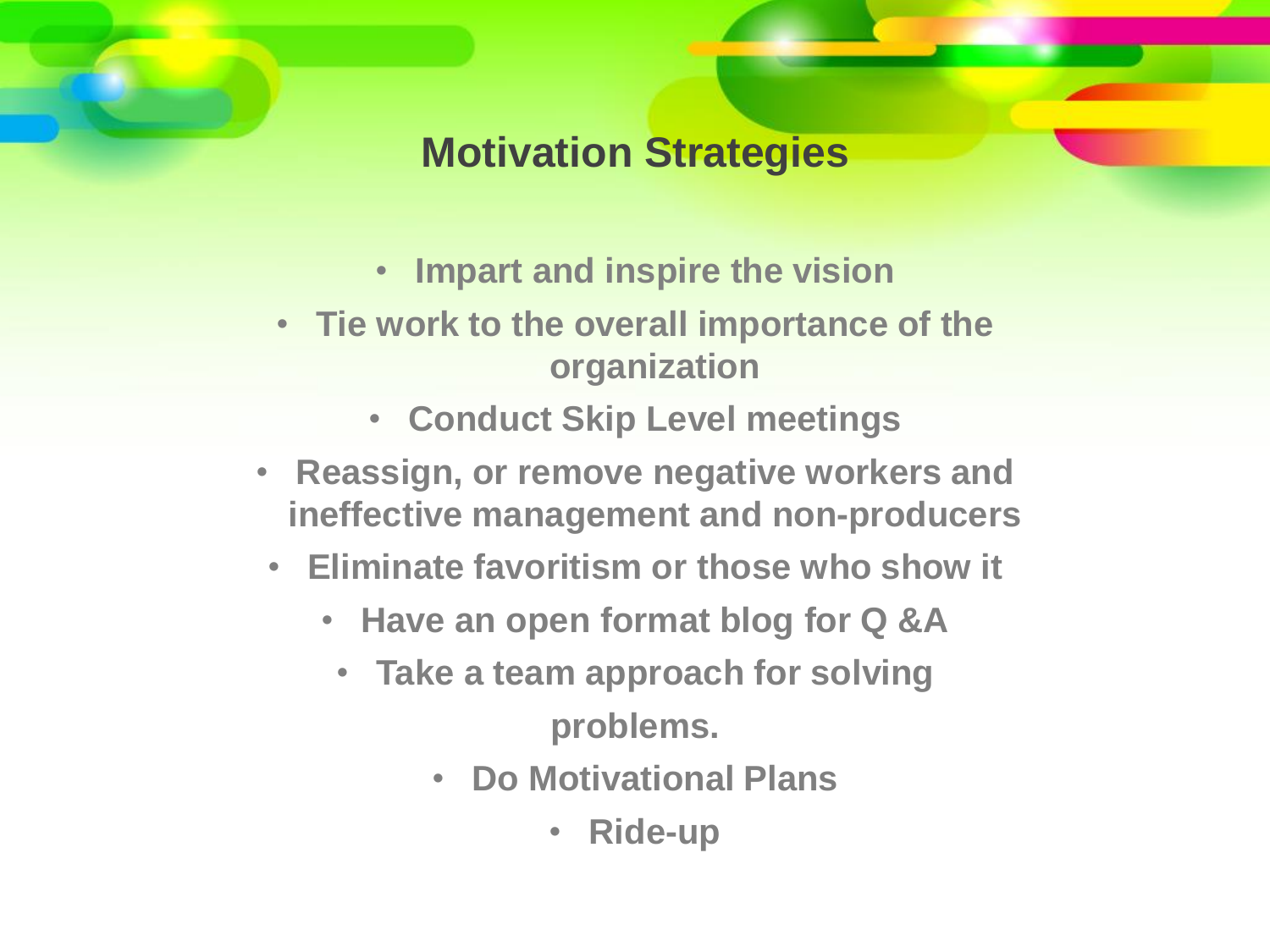**Motivation Strategies**

- **Express appreciation for team member's initiative. Be specific.**
- **Personally welcome back team members after vacation or illness.**
	- **Ask the person you report to for a memo of appreciation to a team member.**
- **Engage in competitive activities-chili cookoffs.** 
	- **Have management cook for a team**
- **Assign employee of the month parking spaces**
	- **Do secret summer Santas**
	- **Recognize individual to rest of organization.**
		- **Improve individual's work area.**
- **Delegate a task, stating confidence in individual**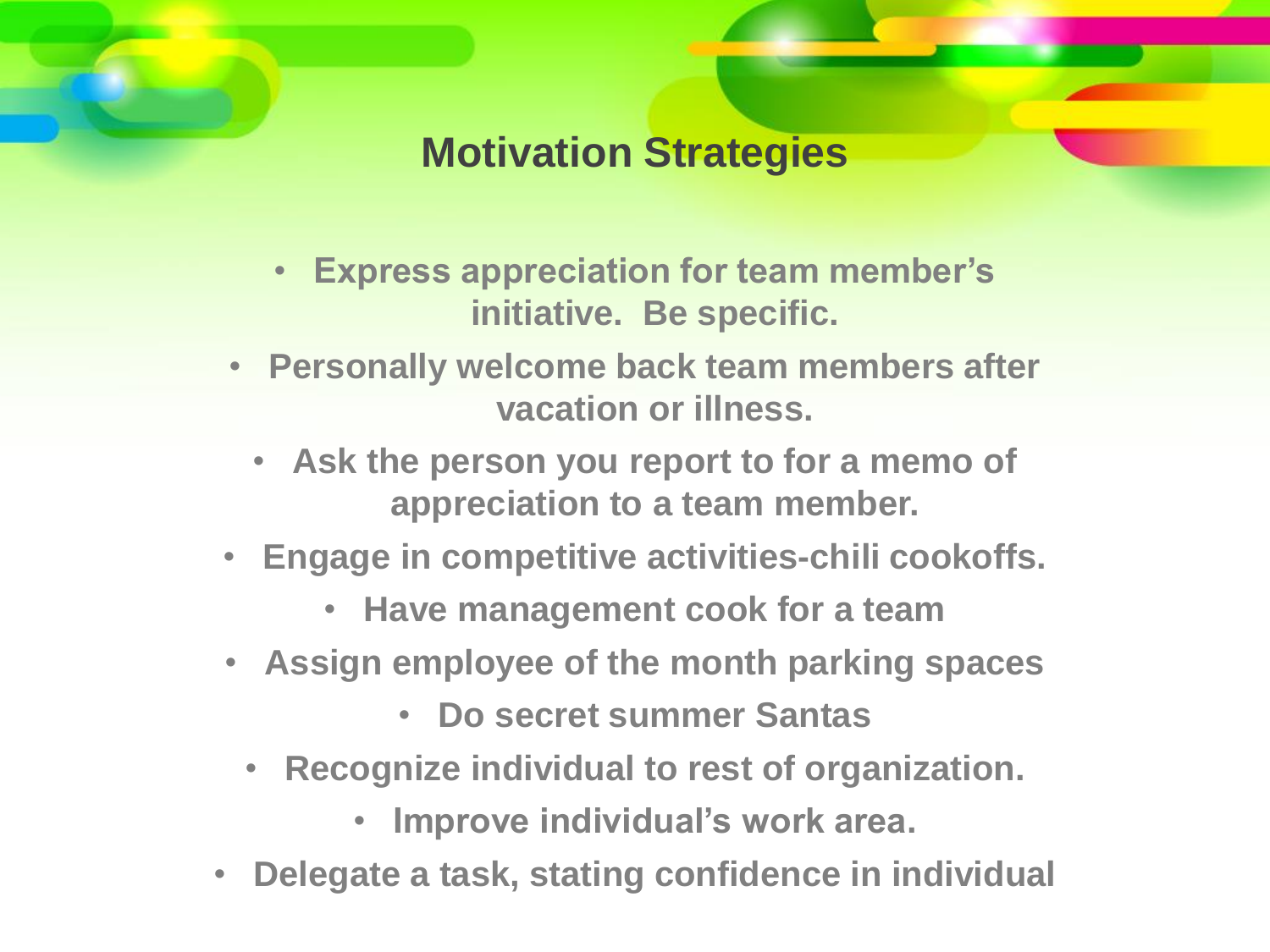#### **Delegation Strategies**

- **A manager's 1\* responsibility is to get work done through other people. The single most effective technique for achieving this is delegation.**
	- **The responsibility and authority to carry out a specific task or represent you.** 
		- **Involves communication and training.**
			- **Determine the level of delegation**
				- **1. Act and report routinely (empower with responsibility)**
				- **2. Act and report immediately**
					- **(support with coaching)**
					- **3. Seek approval, then act.**
						- **(support with training)**
							- **4. Wait until told.**
						- **(support with direction)**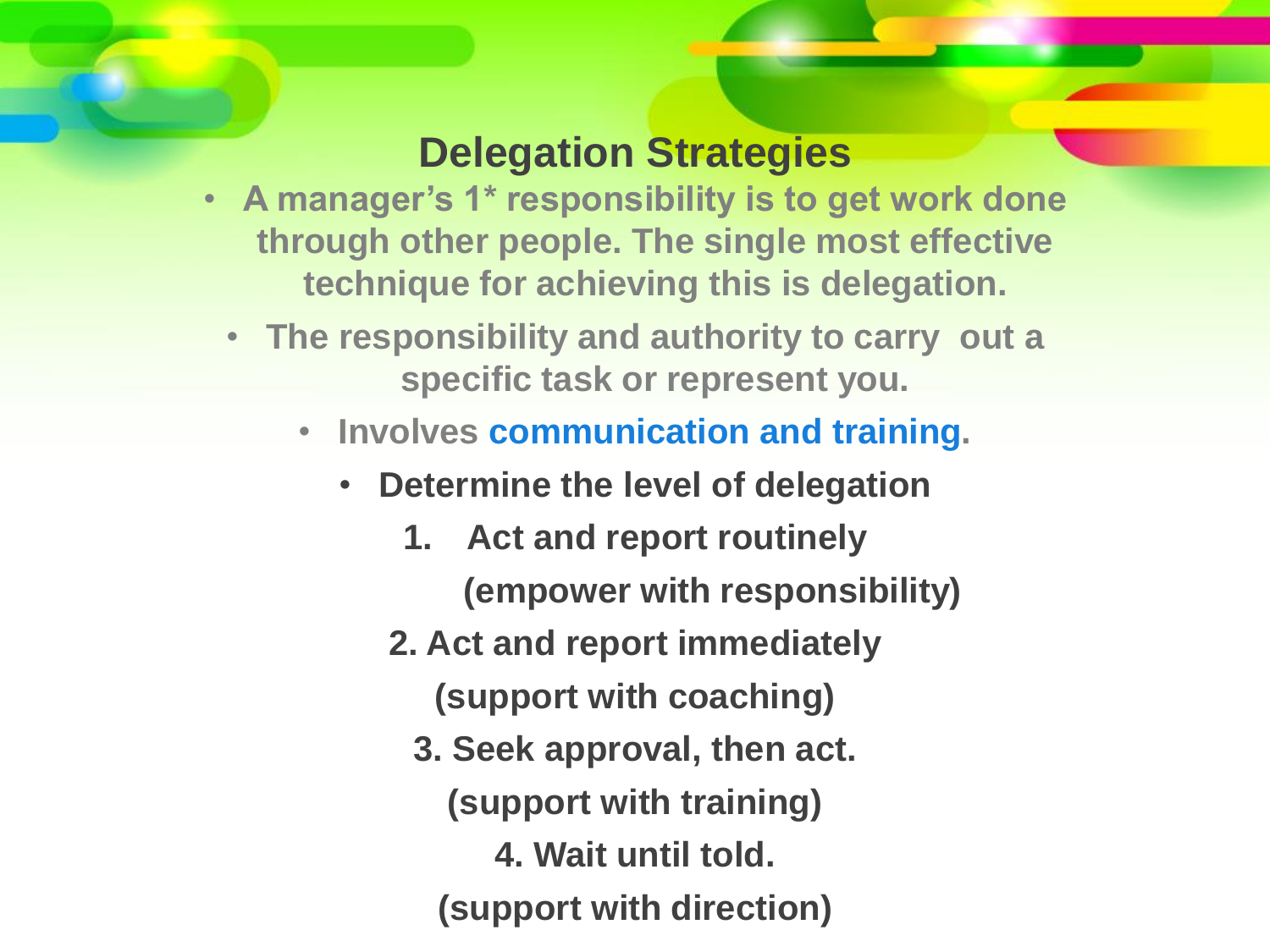